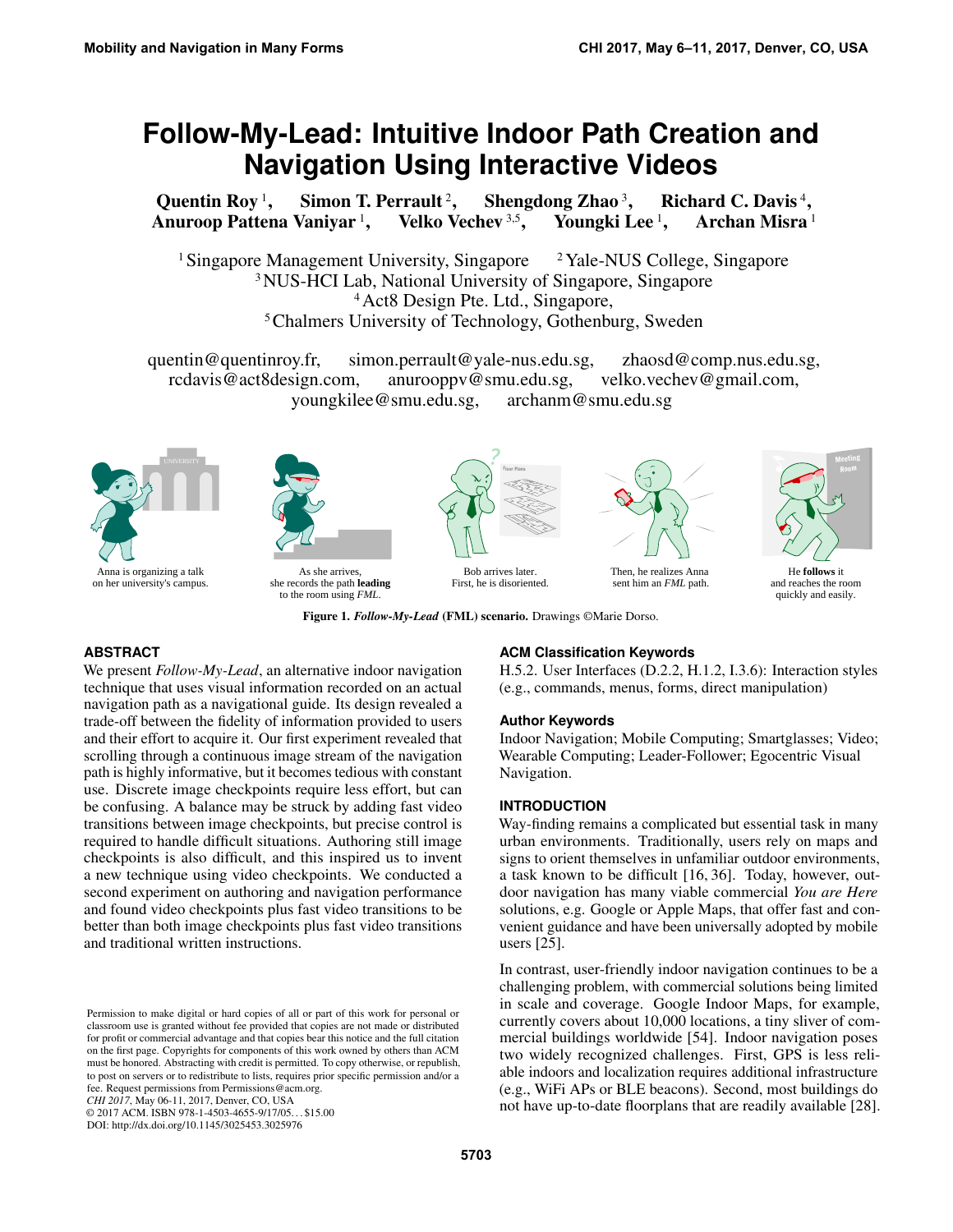Other challenges include the need for 3-D wayfinding [\[23\]](#page-11-3) and the higher complexity of indoor vs. outdoor environments. Consequently, indoor navigation systems that show a user's location on a map are likely to be rare for some time.

We present *Follow-My-Lead* (*FML*), an alternative solution to indoor navigation. Unlike previous approaches, *FML* needs neither localization nor maps. Thus, it makes no assumptions about the user's environment or infrastructure support, does not require any particular data, and can be used anywhere. To meet this goal, *FML* relies on a leader-follower approach [\[43\]](#page-12-1) and implements an *egocentric visual navigation* strategy [\[11,](#page-10-1) [21\]](#page-10-2). A leader walks through the entire path once and captures what followers should see along the route. Followers navigate by comparing the views presented by *FML* (Figure [2\)](#page-2-0) to what they see in the real world. The system is fully functional on a mobile phone, but it has been designed to be used with a head-mounted camera and display (i.e. smartglasses) controlled through a smartwatch or a smartphone in a cross-device fashion.

Though egocentric visual navigation has been investigated before, our work shows that the interaction design is not straightforward. On one extreme, scrolling through a continuous image stream – a technique we call *Continuous Flow*  $(CF)$  – allows followers to reach their destination with few errors, but it also requires continuous interaction and attention. This quickly becomes tedious and can make it difficult for followers to maintain proper situational awareness. At the opposite extreme, our results show that a succession of still images [\[5,](#page-10-3) [11,](#page-10-1) [21\]](#page-10-2) – a technique we call *Image Checkpoints* (*IC*) – requires much less interaction and attention, but is hard to follow. To mitigate both drawbacks, we designed an intermediate solution that we call *Image Checkpoints + Fast Forwarding*  $(IC+FF)$ . This third technique relies on image checkpoints, but illustrates transitions by playing the path video between checkpoints at high speed. This technique strikes a balance between the extremes, giving followers richer information while reducing their effort to acquire it. However, precise control remains required to deal with complicated segments.

Also, our investigations show that selecting the right set of checkpoints can be challenging for the leader, who must author this path. Consequently, we modified *Image Checkpoints + Fast Forwarding* to develop an alternative approach, called *Video Checkpoints + Fast Forwarding* (*VC+FF*). Using this technique, leaders have the ability to mark a segment of the path as a checkpoint. Video checkpoints ease the pressure on leaders to capture a single right image, and they turn out to be more helpful to followers as well.

To our knowledge, this is the first time that the development of egocentric visual paths has been studied from the perspective of both *authoring* and *following*. Our key contributions include:

- 1. An efficient indoor navigation system, based on egocentric visual guides, that works anywhere, requiring neither floor plans nor infrastructural support,
- 2. An exploration of four alternative egocentric visual navigation strategies and their trade-offs in terms of (1) fidelity of

the leader's path to the follower's view, (2) effort required to follow paths, and (3) effort required to author paths.

3. Empirical evidence collected through two experiments: one with twelve participants and three tasks that shows the benefits of *IC+FF* for followers, and another with 18 participants and three tasks that shows the benefits of *VC+FF* for both leaders and followers.

# **RELATED WORK**

# **Indoor Localization**

In outdoor settings, localization is typically performed using either GPS [\[18\]](#page-10-4) or via triangulation of cell tower signals [\[7\]](#page-10-5). Both approaches are highly unreliable indoors [\[50\]](#page-12-2).

Strategically installing localization artifacts inside buildings is generally the most accurate strategy for indoor localization. Radio Frequency Identifier Description (RFID) [\[35,](#page-11-4) [53\]](#page-12-3) and infrared [\[1,](#page-9-0) [49\]](#page-12-4) tend to be used most often in the literature. Other systems make use of ultrasound [\[39,](#page-11-5) [50\]](#page-12-2), RF beacons [\[26,](#page-11-6)[39\]](#page-11-5), Bluetooth beacons [\[24,](#page-11-7)[47\]](#page-12-5) or even visual markers (e.g. barcodes) to be scanned [\[2,](#page-9-1) [34,](#page-11-8) [44\]](#page-12-6). As these approaches rely on enhancing the environment with new equipment, installing and maintaining this equipment can be expensive, and each organization (e.g. museum, airport, or university) must make its own investment.

Another approach is to record and process the signal of wireless local area networks (WLAN) to determine user location [\[3,](#page-9-2) [17,](#page-10-6) [56\]](#page-12-7), e.g. RADAR [\[3\]](#page-9-2). However, the precision can vary, in particular due to multipath issues and signal similarity (i.e., *fingerprinting ambiguity*) [\[2,](#page-9-1) [39,](#page-11-5) [54\]](#page-12-0).

Visual localization approaches make use of computer vision to correlate images taken from the pedestrian's device with localized reference images from a database [\[54,](#page-12-0) [55,](#page-12-8) [57\]](#page-12-9). However, reference images can easily be missed on the way, particularly if the user is not invested in the reference matching task. Visual localization user interfaces may need to be adapted to encourage users to help the system [\[31\]](#page-11-9).

Finally, dead-reckoning solutions incrementally calculate users' location by aggregating the data of movement sensors (e.g. accelerometers or pedometers) since the last known location [\[19,](#page-10-7) [28,](#page-11-2) [42,](#page-12-10) [43\]](#page-12-1). However, the sensor data is noisy and needs to be carefully processed [\[19\]](#page-10-7). Also, as the localization is an incremental process, errors accumulate over time (*drift* effect). As a result, these techniques often suffer from poor accuracy and landmark-based corrections are occasionally needed to recover from drift [\[48\]](#page-12-11).

Despite more than a decade of research, indoor localization has still seen very limited deployment [\[54\]](#page-12-0). Our approach, based on the leader-follower paradigm, does not need underlying location support [\[4\]](#page-10-8) and thus dispenses with the usual assumption that indoor localization will soon be widespread.

# **Indoor Navigation Guides**

Maps are by far the most widespread outdoor navigation guides [\[1,](#page-9-0) [2,](#page-9-1) [25,](#page-11-1) [32\]](#page-11-10), but they are sometimes difficult to read [\[16,](#page-10-0) [36\]](#page-11-0), even when they indicate the user's location (*You-Are-Here* maps) [\[25\]](#page-11-1). Indoor navigation in single-floor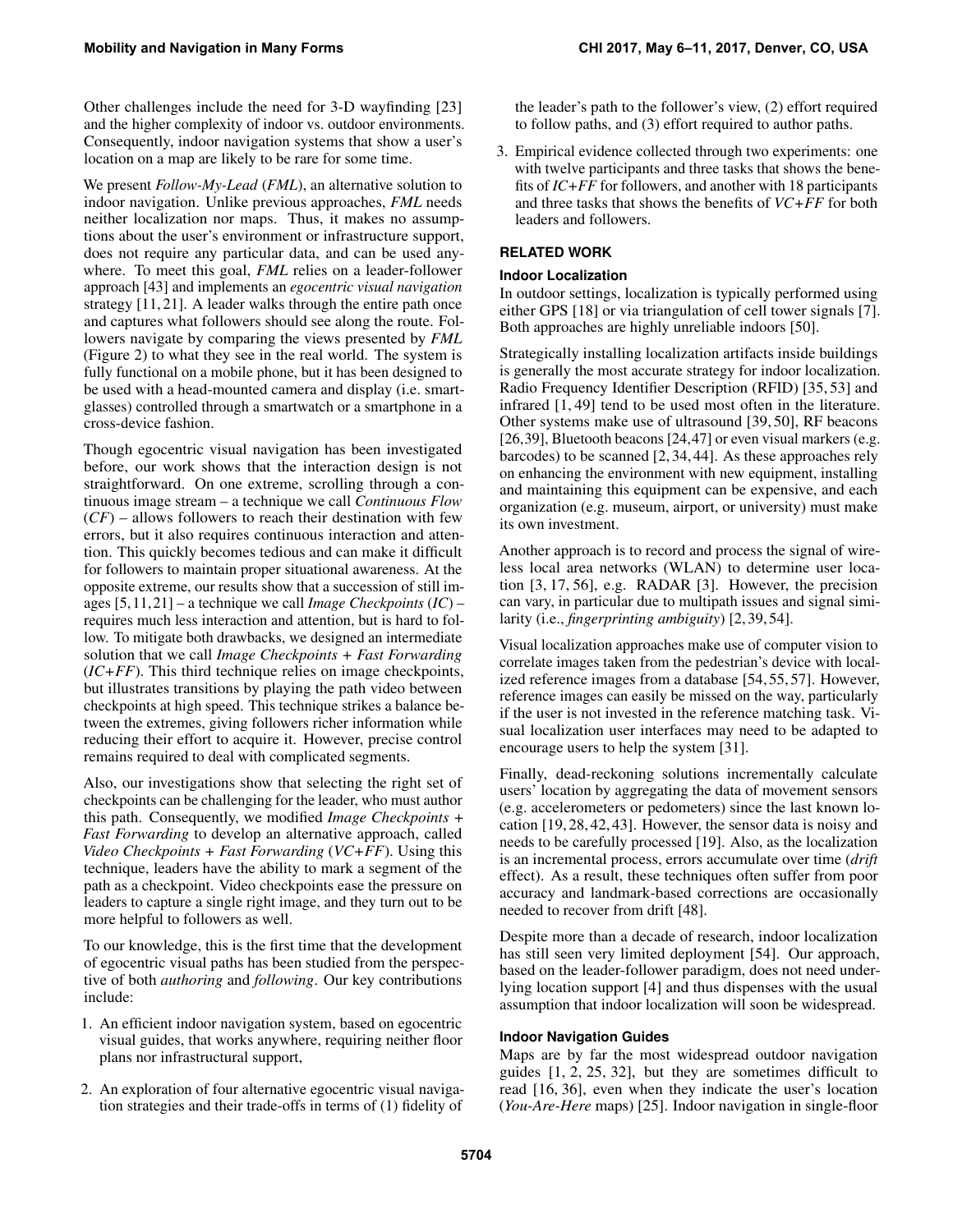buildings is often even more complicated [\[6,](#page-10-9) [40\]](#page-12-12), and the complexity grows when one has to move from floor to floor [\[23\]](#page-11-3). Moreover, floor plans are often not available: Google Indoor Maps, arguably the largest indoor maps database, only covers about 10,000 locations worldwide, which remains a "tiny fraction of millions of shopping malls, museums, and airports worldwide" [\[54\]](#page-12-0), not to mention universities and office campuses.

Instructions, e.g. turn-by-turn instructions telling the user what he should see and do at each step [\[10\]](#page-10-10), are another common navigation guide. Instructions are generally textual [\[5,](#page-10-3) [20,](#page-10-11) [21\]](#page-10-2), pictographic [\[10,](#page-10-10) [33\]](#page-11-11) or audio [\[20,](#page-10-11) [22\]](#page-11-12). Pure activity-based instructions (e.g. directions to take, distance to walk, stairs to climb, etc) [\[10,](#page-10-10) [33\]](#page-11-11) can sometime be automatically inferred by a computer from sensor data [\[10,](#page-10-10) [41\]](#page-12-13). Instructions that include landmark clues (e.g. *Pass the door X23, cross the open-space*) [\[9,](#page-10-12) [20\]](#page-10-11) are preferred [\[30\]](#page-11-13) but need to be created manually.

In addition, the use of vibrations to give instructions has been the focus of much research work. "Shoulder-tapping" approaches use the location of the vibration (e.g. left wrist) to induce the user to take a turn [\[8,](#page-10-13) [45,](#page-12-14) [46\]](#page-12-15). Pielot et al. instead used temporal patterns to indicate direction [\[38\]](#page-11-14), which only requires one actuator. Vibrations are relatively unobtrusive compared to visual navigation: users remain free to concentrate their sight on their surroundings. However, vibrations have been found to be less-efficient than GPS-based personal navigation devices for pedestrians [\[37\]](#page-11-15).

Egocentric visual navigation relies on giving users imagery of what they should be seeing along the way [\[5,](#page-10-3) [11,](#page-10-1) [12,](#page-10-14) [17,](#page-10-6) [21,](#page-10-2) [51,](#page-12-16) [55\]](#page-12-8). A major advantage of this approach is the visibility of landmarks [\[5,](#page-10-3) [12\]](#page-10-14), by far the most preferred type of navigation cues [\[30\]](#page-11-13). Many of these systems provide a sequence of images at strategic locations along the path [\[5,](#page-10-3) [11,](#page-10-1) [20\]](#page-10-11). Some systems adjust the visual perspective of landmark images automatically based on the orientation of users' mobile devices, but these approaches have been evaluated primarily outdoors and require manual curation of geotagged landmark image corpora [\[21\]](#page-10-2). Some use video instead of images [\[11,](#page-10-1) [12\]](#page-10-14), but since the video speed seldom matches users' preferred walking speed, many users view videos before starting to move. Wenig et al. addressed this by having users manually scroll through a stream of images displayed on a watch [\[51\]](#page-12-16). In studies, egocentric visual navigation has proven efficient for people with cognitive disabilities [\[11,](#page-10-1)[27\]](#page-11-16) and for aging populations [\[20\]](#page-10-11). Compared to maps without localization, egocentric visual navigation has been shown to be more useful, easier to use, less cognitively demanding, and less stressful for younger populations with no disability [\[55\]](#page-12-8).

# **FOLLOW MY LEAD**

The *Follow-My-Lead* (*FML*) project aims to develop a realistic indoor navigation tool that can be used today in any building. This implies that we cannot rely on new infrastructure (e.g. RF beacons) or new data (e.g. buildings maps, which are often unavailable).

<span id="page-2-0"></span>

Figure 2. *Follow-My-Lead*'s display with the *Video Checkpoints + Fast Forwarding* technique. The blue areas on the progress bar at the top represent checkpoints.

The scenario represented in Figure [1](#page-0-0) illustrates a common situation in indoor navigation. Using *FML*, Anna can easily create a path to any meeting's location and distribute it to attendees, and Bob can find his way without additional assistance.

#### *Approach*

To meet these constraints, we opted for a leader-follower approach [\[43,](#page-12-1)[57\]](#page-12-9): a *leader* creates a path and sends it to *followers* to help them reach the destination. We formulated two main design goals for *FML*:

- 1. A follower should be able to efficiently and easily follow a path.
- 2. A leader should be able to create a high-quality path quickly, ideally by walking the path only once.

Our work is inspired by previous work that leveraged images of landmarks to enhance navigation [\[5,](#page-10-3) [11,](#page-10-1) [21,](#page-10-2) [55\]](#page-12-8). We pushed this concept to the extreme and rely exclusively on *egocentric visual navigation*: followers are provided with an interactive display of what they should be seeing all along the way. Hence, followers' navigation strategy is to follow the interactive display by comparing it to the real world. As our experiments will show, a careful balance of trade-offs in the design of this interactive display can make this approach easy and efficient for both leaders and followers alike.

#### *Apparatus*

We envision a future where wearable devices are widespread and interconnected, allowing cross-device interactions [\[13,](#page-10-15)[14\]](#page-10-16). With this in mind, while our implementation is fully functional on a single smartphone, we designed both leader and follower interfaces to be viewed on smartglasses and controlled through smartphones or smartwatches. The camera of the smartglasses can accurately and effortlessly capture what leaders see along their path. In contrast, holding a smartphone at eye level while walking can be tiresome. For followers, manipulating a smartphone on the go usually means walking "head-down", which reduces awareness of their surroundings [\[8\]](#page-10-13). Instead, a head-mounted display enables them to rapidly switch their focus between the display and the real world without any head movement.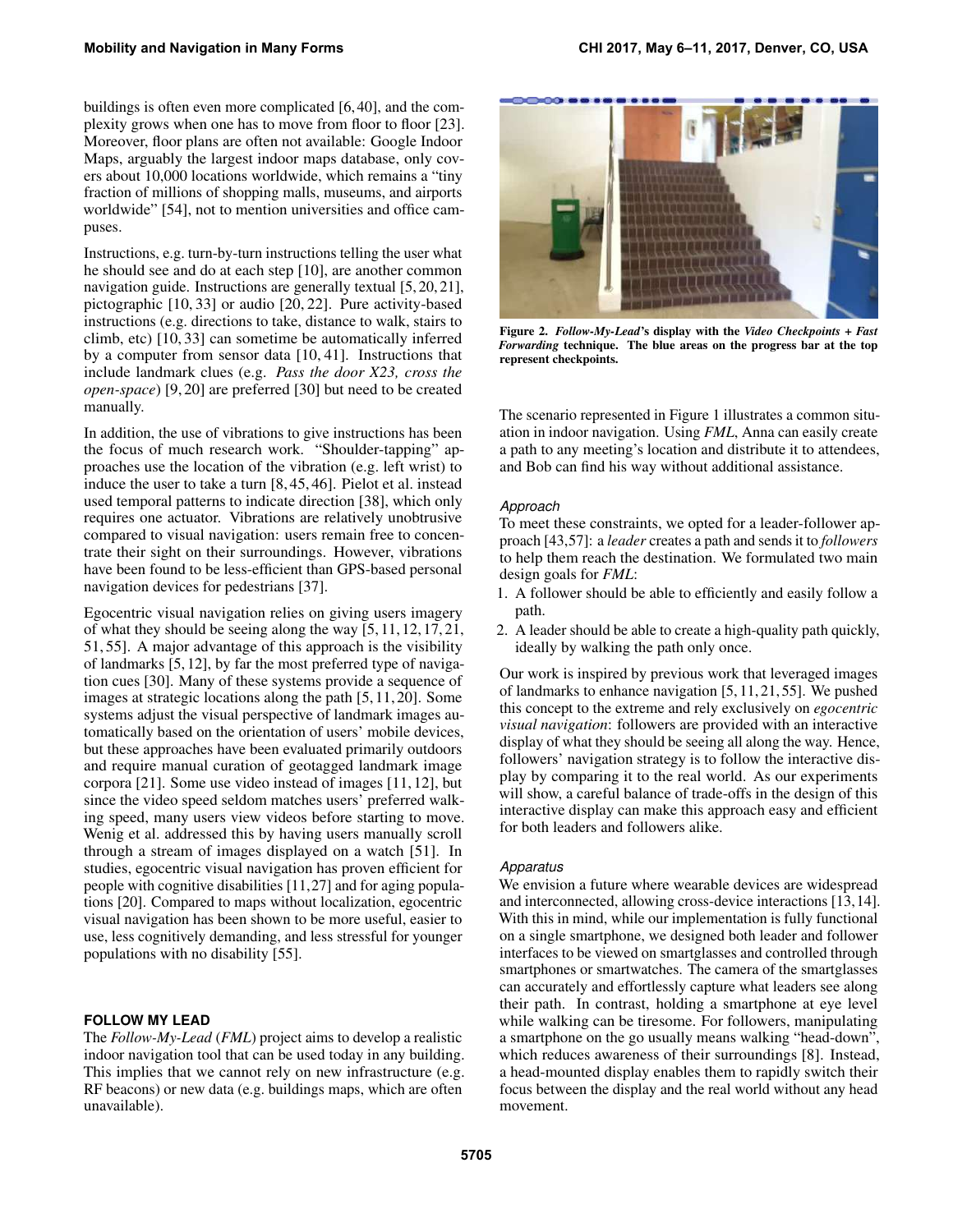<span id="page-3-0"></span>

Amount of physical effort to acquire the information

Figure 3. The fidelity / effort trade-off. Fidelity to the follower's view depends on the quantity of images shown, how informative those images are (assuming leaders select meaningful checkpoints), and when images appear. Physical effort is estimated by how much interaction a technique requires.

#### **Design for Following: Fidelity versus Effort**

Our early efforts focused on designing the information display for followers. Our prototypes and pilots revealed a relationship between two essential properties: the *fidelity* of the path information, and the *effort* needed to navigate through it. We say path information is high-fidelity if it is close to what a follower actually sees, and we say it is low-fidelity if visual imagery is sparse, poorly chosen, or shown at the wrong time. Similarly, navigation effort is low if it is automatic and high if it takes constant interaction. In the absence of automatic positioning, these properties are linked. For example, a continuous image stream of the leader's view provides high fidelity, but it requires high effort to synchronize the images with the follower's view. At the opposite extreme, a path with a few images may take little effort to step through, but it has such low fidelity to the follower's view that it may be hard to follow. To explore this trade-off, we designed our first two techniques at opposite ends of this design space (Figure [3\)](#page-3-0): *Image Checkpoints* provide a low-fidelity path view and requires little user interaction, while *Continuous Flow* provides a full recording of the leader's view but requires continuous interaction while navigating. We then designed a third technique, *Image Checkpoints + Fast Forwarding*, as a compromise between the two.

All techniques are designed to be manipulable without the need to remove one's eyes from the route.

#### *Image Checkpoints (IC)*

Using image checkpoints to mark important steps on a route is a straightforward navigation solution proposed several times in the literature [\[5,](#page-10-3) [21,](#page-10-2) [27\]](#page-11-16), though rarely as a self-sufficient navigation method [\[11\]](#page-10-1). Leaders can easily record checkpoints by taking snapshots as they walk. Following these checkpoints requires very little interaction: after reaching one checkpoint, followers switch to the next with a single action. However, the ease of finding the next checkpoint depends on how well the leader chose it. If the next checkpoint is not clearly visible from the current one, followers may get lost.

With our system, when a smartwatch is present, followers tap on the watch to go to the next checkpoint or press and hold for 330ms to go back to the previous one. When running on

a smartphone, followers use the volume buttons ( $up = next$ , down = previous). This is similar to a technique from Chang et al. developed for cognitively impaired users, but we add simple controls to remove the need for localization technology [\[11\]](#page-10-1).

#### *Continuous Flow (CF)*

At the opposite end of the spectrum, our second design displays the totality of the leader's view from beginning to end. Followers *scroll* through the entire image stream and can precisely adjust the progress of the video to their pace and exact location on the route.

Since recording the path requires no action other than walking the route, the quality of the path is less dependent on the leader. However, the information is raw and unfiltered, and some of it may be distracting (e.g. turning to greet someone) or uninformative (e.g. slow walks down long corridors). It is the follower's responsibility to find the most relevant segments, such as turns and intersections.

When using a smartwatch for input, followers scroll using circular gestures around the bezel of the watch, as in the Cyclostar approach [\[29\]](#page-11-17). When using a smartphone, followers scroll by dragging on the touch screen. (Note: While this paper was being written, Wenig et al. proposed a similar approach for smartwatches [\[52\]](#page-12-17).)

#### *Image Checkpoints + Fast Forwarding (IC+FF)*

We designed *IC+FF* to be a compromise between the two other techniques. Like *IC*, it relies on a succession of checkpoints chosen by the leader. However, the transition between two checkpoints is shown as a high speed video. We empirically determined that playing the video at 15 times the original speed kept the transition short while ensuring that it was easily intelligible. With this design, followers receive all the information they received in *CF*, but with a greater focus on the parts that the leader believed to be most relevant. The fidelity of this display is only slightly lower than *CF*, while the ease of interaction for the follower is equivalent to *IC*. The controls for this design are also identical to *IC*.

*IC+FF* resembles another technique from Chang et al. [\[11\]](#page-10-1), but our image flow is faster and we added controls. Our conceptual model is also slightly different: Chang et al. make use of series of video prompts while *IC+FF* is a single video of the path that is paused at strategic locations.

#### *Display*

In our experiments, we used the Epson Moverio BT-200 smart glasses, which puts the display at the center of the user's vision. Ideally, the display should appear at the bottom or the right [\[15\]](#page-10-17). However, most of today's mobile head mounted displays have a limited field of view and little or no control over the placement of the display. We expect the next generation to overcome this limitation. In case of discomfort, we allowed users to hide the display by tapping the watch with two fingers or or by pressing both of the phone's volume buttons simultaneously. However, our participants rarely used this feature in our experiments.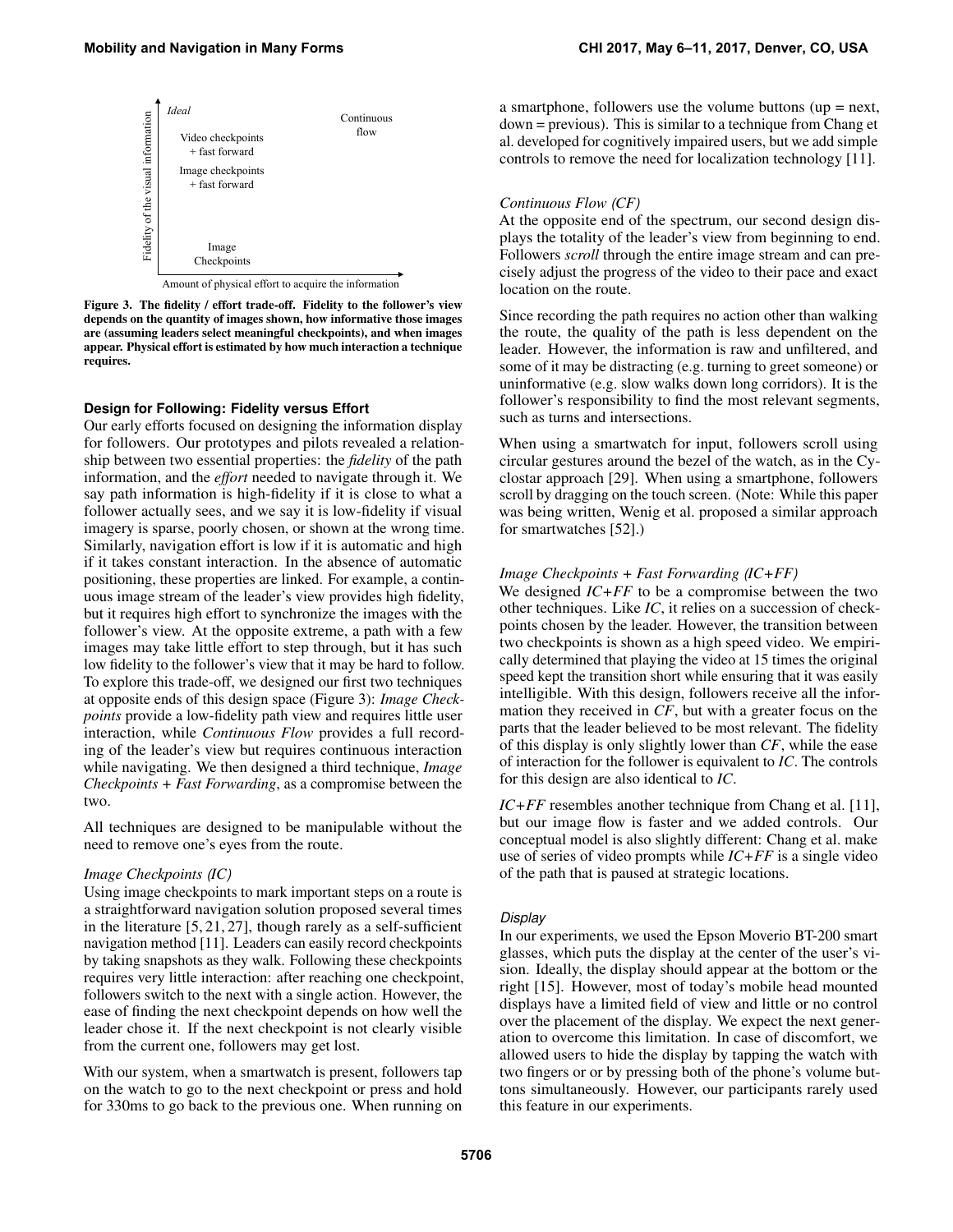# **Design for authoring**

Our later efforts focused on path creation. Our first experiment showed that the *IC+FF* technique was promising, but that choosing a good set of image checkpoints can be challenging. Choosing well is important, as previous work shows that poor choice of landmark images makes a path hard to follow [\[5,](#page-10-3) [21,](#page-10-2) [27\]](#page-11-16). This problem inspired a fourth design.

# *Video Checkpoints + Fast Forwarding (VC+FF)*

With *VC*+*FF*, instead of taking image snapshots for checkpoints, leaders can record a whole segment of the path as a video checkpoint. This recording can include audio, giving the leader an opportunity to point out important details by speaking. As with *IC+FF*, the follower's display will show less relevant segments of the route as high-speed  $(15\times)$  videos, while the video checkpoints will be shown at normal speed. While video checkpoints may take slightly longer to watch and might slow down the follower, they provide more information and reduce pressure on the leaders to choose the right image. For example, instead of wondering when to put a checkpoint to represent a turn, a leader may record the whole turning movement as a video checkpoint. To our best knowledge, there are no techniques similar to *VC+FF* in existing literature.

# *Authoring*

To create a path, a leader need only record the route and indicate where checkpoints should be. We designed *FML*'s authoring tool so that both are captured in parallel: leaders mark checkpoints while they walk the route. Hence, no postprocessing is required, creating a path is fast, and the authoring interface is minimal.

When using a smartphone, we again relied on volume buttons so the interface could easily be used eyes-free. In the case of *IC* and *IC+FF*, a checkpoint is recorded when a button is released. In the case of *VC+FF*, checkpoints are recorded while a button is being pressed. When using a smartwatch, in the case of *IC* and *IC+FF*, a checkpoint is recorded with a tap on the display. In the case of *VC+FF*, a first tap starts the recording of a video checkpoint, and a second tap ends it.

# **EXPERIMENT 1: FOLLOWERS' CONTROL STRATEGY**

In our first experiment, we explored the trade-off between fidelity to the follower's view and the effort needed to explore the path (see Figure [3\)](#page-3-0). We compared the *Continuous Flow* (*CF*) and *Image Checkpoints* (*IC*) techniques, located at two different extremes of the scale, and the *Image Checkpoints + Fast Forwarding* (*IC+FF*) technique, an in-between design.

We hypothesized that *CF* would allow users to follow paths with minimal cognitive load, but would quickly become uncomfortable due to the constant interaction required. We also hypothesized that *IC* would be cognitively demanding, because it only provides partial information, though it requires little interaction. We thought *IC+FF* would be a good compromise between these two techniques.

# **Path Creation**

Path creation was a critical step in our experimental design. Each participant can follow a path only once. Thus, we had to create equivalent paths in terms of length and difficulty.

Positioning checkpoints was another critical aspect, as bad checkpoint positioning has an impact on path difficulty [\[5,](#page-10-3) [21,](#page-10-2) [27\]](#page-11-16). After multiple tests and pilots, we defined four following rules: (1) checkpoints should contain at least one salient feature (e.g. sign, window...); (2) it should always be possible to see the next checkpoint from the current checkpoint; (3) there should be one checkpoint before and after each turn, staircase or door; (4) there should be no more than 30 seconds between checkpoints.

We used pilots to assess the equivalence of the routes under each *Technique* and iterated to obtain a set of routes that met our criteria. The routes were created on the campus of the National University of Singapore (NUS). All were confined to pedestrian areas, mostly indoors, and approximately 250 meters long.

# **Participants**

Twelve participants were recruited from Singapore Management University (SMU) students and staff (5 females) aged 18 to 30 years old ( $M = 22.6$ ,  $SD = 3.8$ ). They received the equivalent of 7.4 USD for their participation. They were all in good physical condition. The experiment was conducted on the campus of NUS, and all participants declared that it was their first time on campus.

# **Apparatus**

The experimental software was run on Epson Moverio BT-200 smart glasses and a Huawei Watch. The watch was worn on the non-dominant wrist and participants used its touch screen to input commands to the system. Additionally, we used a Samsung Galaxy S7 Edge to connect the glasses and the watch together.

# **Task**

Participants were asked to use our system to follow three different paths using the three different techniques. They were instructed to balance speed and accuracy to reach the destination as quickly as they could while still taking as few wrong turns as possible. They could walk rapidly but were not allowed to run (for safety reasons).

# **Procedure**

Participants began the experiment by filling out a demographic questionnaire. We then described the whole experiment and led them to a training path, where participants tried each of the three techniques on different ∼100 meter segments. After training, participants completed the three experimental paths, each with a specific technique. Finally, they filled out a post-experimental questionnaire where they gave subjective feedback.

The experiment was run during week days, and paths were not blocked. Crowd size was random and usually varied from 5 to 50 persons on the way.

# **Design**

We used a within-subjects design with one independent variable: *Technique {CF, IC, IC+FF}*. Our design was fully counterbalanced: three paths were created, and each technique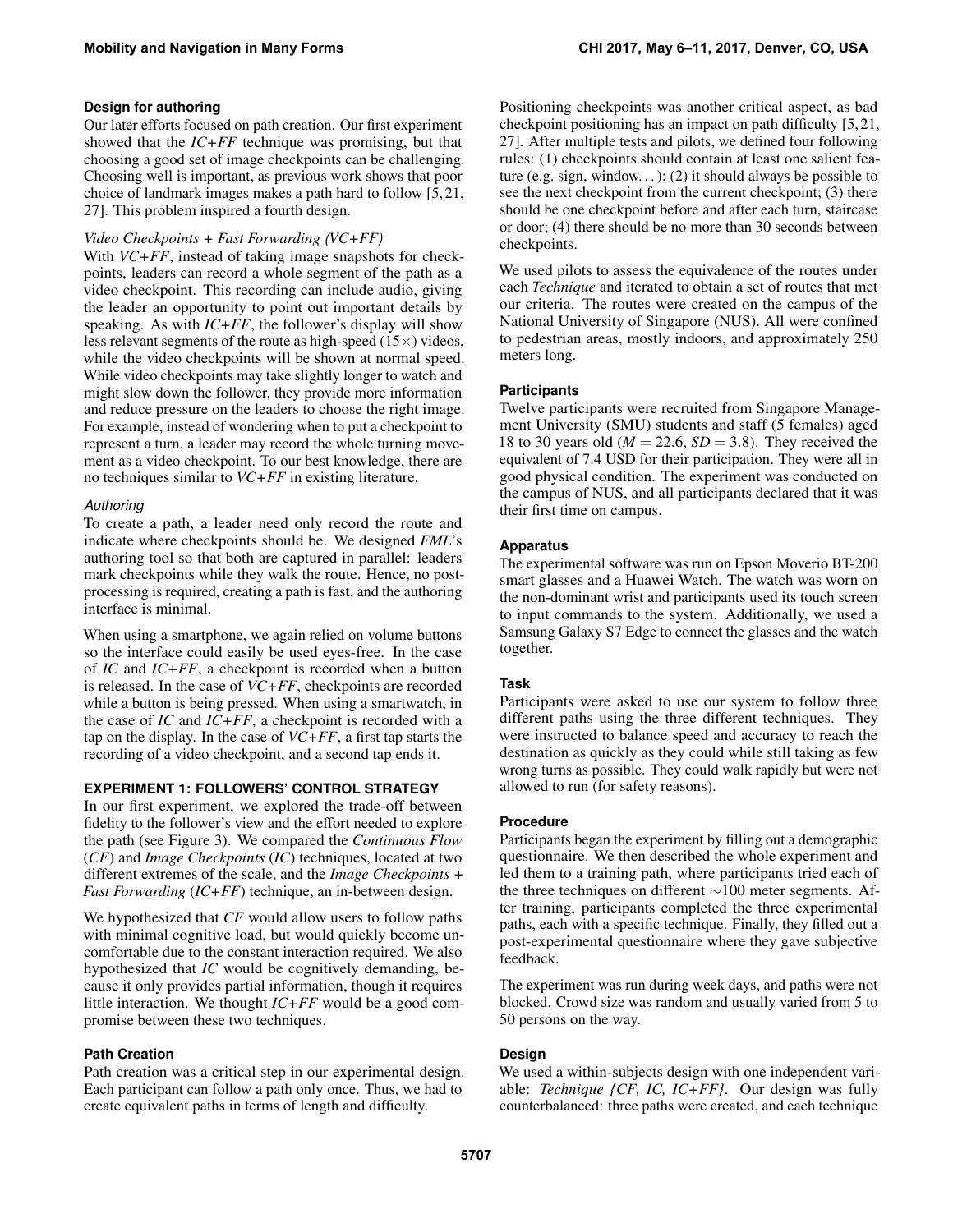<span id="page-5-0"></span>

Figure 4. Total path time. Error bars show .95 confidence intervals.

<span id="page-5-1"></span>

Figure 5. Subjective Feedback by Technique. Each box shows the 25th and 75th percentiles with the median as a bold line. The whiskers show min and max values.

was used on each path four times. We measured time and errors as dependent variables. Time was measured from when a participant started a path to when they reached the destination. Errors were counted if the user went the wrong way for more than two seconds. In case of such errors, participants were asked to correct their path.

Each participant took approximately 1 hour 30 minutes to complete the experiment. Participants were allowed to take breaks between each trial. We recorded 12 participants  $\times$  3 techniques = 36 trials.

#### **Results**

All measurements were taken manually by an experimenter following the participant. We recorded the total time to reach the destination, the number of hesitations and the number of errors (i.e. when a participant took a wrong direction). Note: for ANOVA, we applied Greenhouse Geisser correction when the sphericity assumption was violated.

#### *Homogeneity of the Paths*

Since our experiment required it, we checked to ensure that our three paths were equivalent in terms of length and completion time. The average path completion times were 192s, 195s, and 186s. A one-way ANOVA did not show any significant effect of *Path* on completion time (*p* = .17), suggesting that the three paths we created for this experiment were roughly equivalent.

#### *Total time*

Total path time results are shown in Figure [4.](#page-5-0) The average time to complete a path was 191 seconds, which suggests an average walking speed of 4.7 km/h. A one-way ANOVA showed a significant main effect of the *Technique* on Total Time  $(F_{1.62,17.92} = 5.39, p = .019)$ . *IC+FF* was the fastest technique ( $M = 187$ s), closely followed by *CF* ( $M = 188$  s) and *IC* (*M* = 199 s). Pairwise t-tests with Bonferroni corrections showed that *IC+FF* was significantly faster than *IC*  $(p < .05)$ . No other significant differences were found.

#### *Errors*

As mentioned earlier, errors were counted when participants went the wrong way for more than two seconds, after which they were asked to correct their path. Overall, participants performed an average of 0.47 errors/trial, with 0.33 errors/trial for *IC+FF*, 0.42 for *CF* and 0.66 for *IC*. A Cochran Q test did not show any effect of *Technique* on the number of errors  $(p > .05)$ .

#### *Subjective Feedback*

We asked our participants to rate their experience with each technique, using a 7-point Likert scale on (a) how easy they found the technique to use, (b) how much they enjoyed using it and (c) if they were able to plan ahead when using it. We performed statistical analysis on the results for each question using Friedman tests and pairwise Wilcoxon signed ranks tests with Bonferroni correction as a post-hoc test. The general feedback for each affirmation was very positive, with no technique scoring lower than 4.17 on average (see Figure [5\)](#page-5-1).

*Ease of Use.* We observed a significant effect of *Technique* on participants' rating  $(\chi^2(2) = 17.59, p < .001)$ . Post-hoc comparisons also showed a significant difference between *IC*  $(M = 4.17/7)$  and the two other techniques ( $p < .01$  in both cases,  $M = 6.17/7$  for *CF* and 5.75/7 for *IC+FF*).

*Enjoyment.* Overall, participants enjoyed the three techniques  $(M = 5.38/7)$ , and we observed a significant main effect of Technique on Enjoyment ( $\chi^2(2) = 7.75$ ,  $p = .02$ ). *CF* received the highest rating ( $M = 6/7$ ), followed by *IC+FF*  $(M = 5.58/7)$  and *IC*  $(M = 4.58/7)$ . *CF* received a significantly better rating than *IC* ( $p < .05$ ).

*Planning Ahead.* On average, participants declared that they were able to plan ahead using our techniques ( $M = 5.3/7$ ). *Technique* had an effect on the rating  $(\chi^2(2)) = 17.6, p <$ .0001). *CF* received the best  $(M = 6.25/7)$ , followed by *IC+FF* ( $M = 5.5/7$ ). Both scored significantly better than *IC* ( $M = 4.17/7$ , both  $p < .01$ ).

#### **Feedback and Discussion**

Based on objective and subjective measures, the *IC* technique appears weaker than the other two: it is slower and participants rated it lower. Participants reported that the technique suffers from a "*lack of details*" (P8) and that one "*can get lost easily as it doesn't show you how to get to the next checkpoint*" (P5). This validates our initial hypothesis, and we chose not to pursue this technique any further.

Our followers were overall faster with *IC+FF* and *CF*, and the subjective feedback does not significantly differ between the two. Thus, both seem viable.

In the light of the Effort/Information trade-off, the limited interaction using *IC+FF* was appreciated. P1 stated that *IC+FF*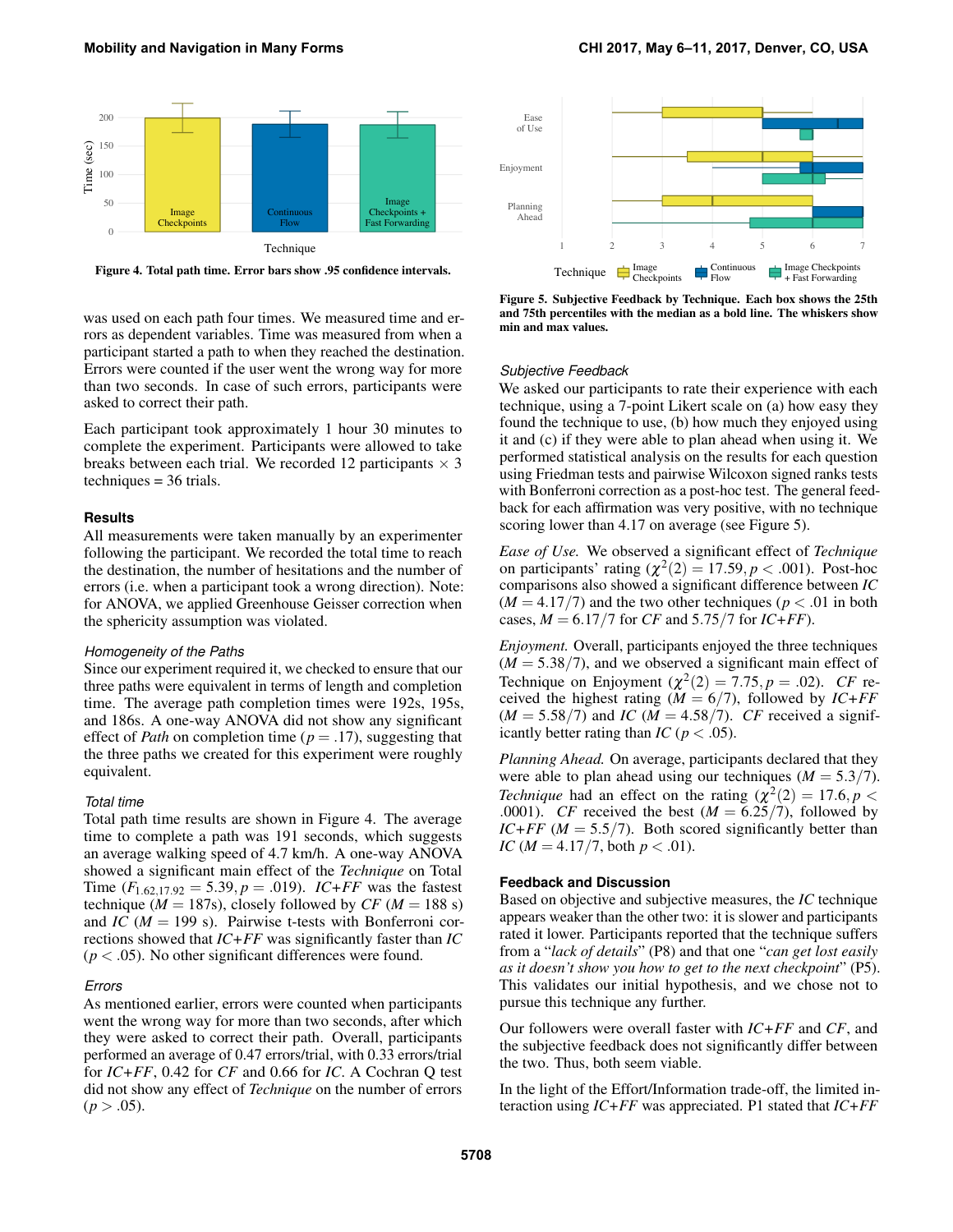"*was much simpler for me and convenient as I do not have to continuously scroll on my smart watch (a simple tap would bring me a step forward) and it shows me a path to walk instead of just screenshots like the IC technique*". P4 also mentioned that it was "*a good balance between [IC] and [CF]*". However, participants reported that one "*might still get lost if the path is complicated*" (P5), e.g. when "*there are a lot of turns*" (P9). About *CF*, participants liked the "*possibility to look for details*" (P11) and that they were able to "*rewind the path and find [their] way easily*" when lost (P3). However, 7 out of 12 agreed that having "*to keep scrolling on the watch can be quite inconvenient*" (as stated by P5). It is likely that this issue will get worse if users' hands are full, e.g. with a bag. P9 also noted that it "*might not be that great of an idea especially when one is climbing down or up the stairs*" and P6 complained "*CF requires constant attention. I can't look at the road if I am staring at the screen all the time*". We also noted that one participant ran into a bench while using this technique. This may reveal safety issues with *CF*.

In summary, *CF*, the technique with highest fidelity to the follower's view, performed particularly well. But high fidelity is not the only important concern: participants were also concerned about the need for constant interaction with *CF*. *IC+FF* performed as well as *CF* but required much less interaction, which our participants appreciated. Thus, *IC+FF* looks like a good compromise in terms of Effort and Fidelity. However, *IC+FF* does lack *CF*'s precise control and the ability to slowly rewind, e.g. when a checkpoint is not well positioned. Hence, the best design seems to be a combination of techniques. *IC+FF* is a good choice for the common case, when less interaction is desirable, and *CF* is a good choice when precise control is required.

Finally, note that we focused on followers and carefully crafted the paths ourselves. Authoring for *CF* is trivial (one need only walk the route), while our experience and previous work indicate that choosing the right checkpoints for *IC+FF* is both difficult and critical for path quality [\[5,](#page-10-3) [21,](#page-10-2) [27\]](#page-11-16). Thus, our next experiment studied path authoring to assess the performance of techniques like *IC+FF* in real-life scenarios.

# **EXPERIMENT 2: PATH AUTHORING**

In the first experiment, our followers performed well with *Image Checkpoints + Fast Forwarding* (*IC+FF*). However, we carefully crafted the path ourselves — with multiple iterations — to make them as close to optimal as possible. In a real-life scenario, leaders should be able to create high-quality paths quickly and painlessly, ideally just by walking the route one time. Hence, we designed a second experiment to investigate leaders' ability to author paths.

Our first experiment also taught us that choosing a good set of checkpoints could be challenging for an author. This problem inspired a fourth design, *Video Checkpoints + Fast Forwarding* (*VC+FF*), that allows authors to record a whole segment of the path as a video checkpoint instead of a single image.

For this second experiment, we wanted to compare the authoring experience with *Image Checkpoints + Fast Forwarding* (*IC+FF*) and *Video Checkpoints + Fast Forwarding* (*VC+FF*). To better validate our results, we also decided to include a baseline that does not rely on any technology: *Written Instructions* (*WI*). The discussion for our first experiment explains that *IC+FF* and *VC+FF* should ideally be combined with *Continuous Flow* (*CF*) to allow precise control during difficult situations. However, we did not make this combination in experiment 2, because it would benefit both *IC+FF* and *VC+FF* equally and would increase variance in time measurements (making analysis more difficult). Also, we were interested in the performance of these techniques in isolation. One may notice, though, that this put *IC+FF* and *VC+FF* at a slight disadvantage compared to *WI*.

To record a path, leaders need only indicate where checkpoints should be as they walk. Our authoring tools for *IC+FF* and *VC+FF* made use of physical volume buttons. Image checkpoints were captured when a button was released (*IC+FF*) and video checkpoints were recorded while a button was being pressed (*VC+FF*). Video checkpoints also captured audio, enabling authors to give special instructions.

For this experiment, we chose three new routes. As in experiment 1, all were at NUS, indoors, and approximately 250 meters long. As before, we took steps to ensure that the three routes had similar complexity.

# **Participants**

We recruited two groups of participants, nine leaders and nine followers. For the leaders, we recruited nine students and staff from NUS (3 females), aged 25 to 44 years old  $(M = 30, SD = 6.12)$ . All leaders were highly familiar with the environment. For the followers, we recruited nine students and staff from SMU (5 females), aged 25 to 33 years old  $(M = 27.22, SD = 2.49)$ . None of the followers were familiar with the environment. All participants received the equivalent of 7.4 USD reward for their participation and were in good physical condition. The best performing leader and follower received the equivalent of 35.1 USD each as an extra incentive.

# **Apparatus**

*FML Trials.* The apparatus in this experiment was similar to experiment 1. Both followers and leaders used the Epson Moverio BT-200 smartglasses as a display. Leaders' input device was an Epson trackpad with volume controls connected by wire to the smartglasses. (This device is equivalent to a smartphone for this study's purposes.) Followers wore a Huawei smartwatch on their non-dominant wrist and used this for input. Followers also carried a Samsung Galaxy S7 Edge in their pocket that managed communication between the watch and the glasses.

*WI Trials.* The apparatus was a clipboard with a sheet of paper. Leaders also had a pen to write with.

# **Tasks**

Our experiment took place in two phases. In phase one, each leader authored three paths, one with each of the three different techniques. In phase 2, each follower tried to follow the three paths created by a single leader.

Each leader trial began with the experimenter taking the leader to the beginning of a route. The leader would then walk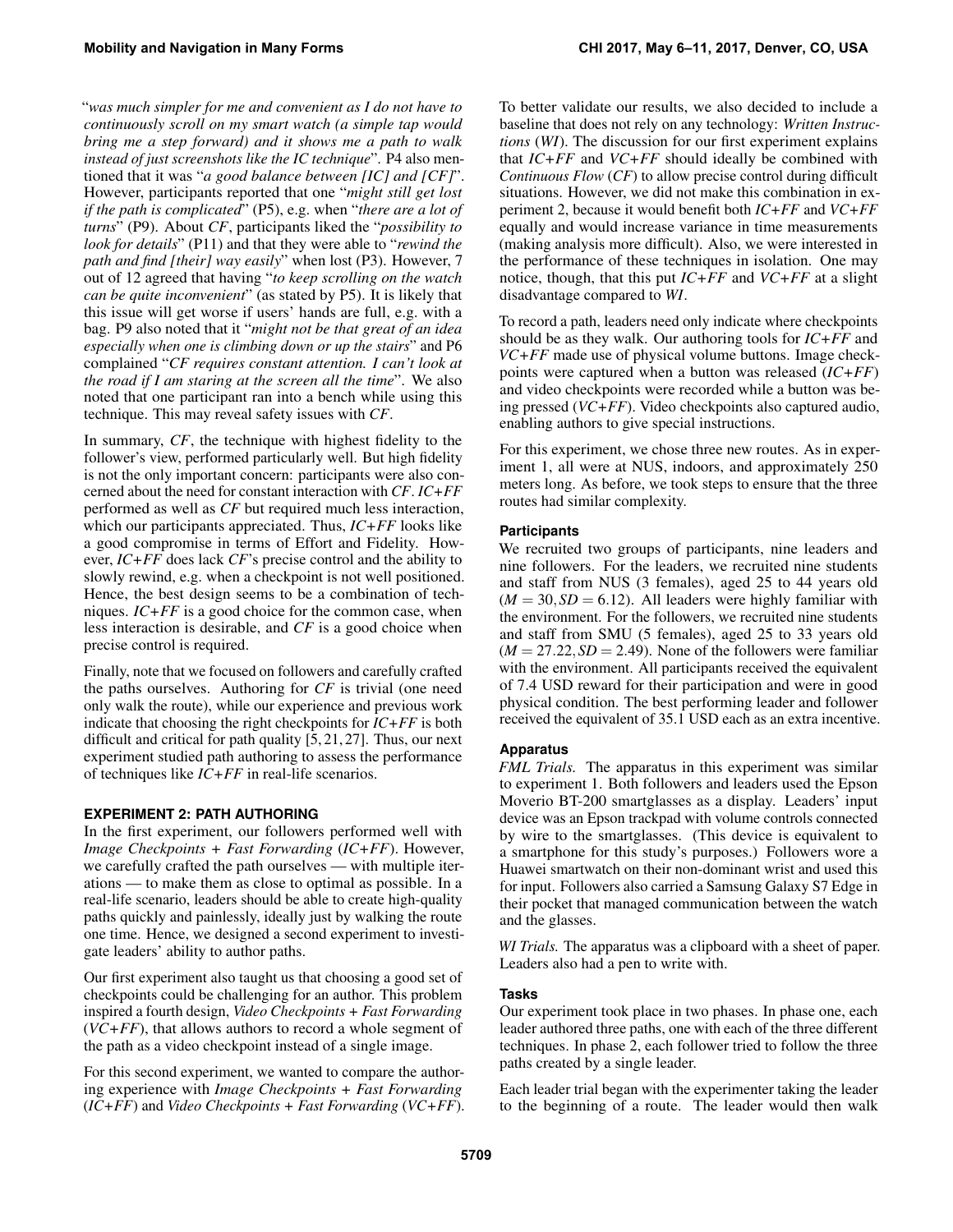through the entire route once and was asked to remember it as accurately as possible. After reaching the end, the leader was asked to take the same route backwards to reach the starting point. After this, leaders recorded a path for one of the techniques. In all but one trial, leaders completed their paths in a single pass. In one trial, a leader went the wrong way and was allowed to restart. In *WI* trials, leaders used a clipboard to write instructions on paper along the way.

Followers had to follow the paths while trying to balance speed and accuracy, as in experiment 1.

#### **Procedure**

Participants began the experiment by filling out a demographic questionnaire. We then described the whole experiment to them and led them to a training route. During the training route, participants (both leaders and followers) tried each of the three techniques on a 100-meter segment. Leaders were given a chance to look at the *IC+FF* and *VC+FF* training paths that they authored. To save time, leaders did not actually write out full *WI* training paths, but they were shown example instructions written by two previous leaders. We also discouraged leaders from drawing maps in *WI* trials, because attempts to do this produced confusing results in pilot tests.

After training, participants authored or followed all three paths, each with a different technique. Finally, participants answered a post-experimental questionnaire in which they gave subjective feedback on all techniques. The experiment was run on week days and crowd size varied similarly to experiment 1.

#### **Design**

A within-subject design was used with one independent variable: *Technique {VC+FF, IC+FF, WI}*. We counterbalanced with a Latin Square, ensuring that each technique was used on each route three times for both groups.

*Leaders.* We measured authoring time as a dependent variable. Authoring time was the total time required for the leader to walk through the entire path while setting up checkpoints or writing instructions. As subjective feedback, we also measured the ease of use, enjoyment, and path quality (how easily they thought others could follow their path). Leaders performed the experiment in around 1 hour and 30 minutes and were able to take breaks between each trial.

*Followers.* We measured task time and errors as dependent variables. Task time was the total time required for the participant to reach the destination while following the entirety of the path. For this experiment, we counted an error if the user went the wrong way and was not able to recover from this error in 40 seconds. After 40 seconds, the experimenter would help the participant back to the path. As subjective feedback, we also measured ease of use, enjoyment and ability to plan ahead. Followers performed the experiment in around 1 hour and 10 minutes and were able to take breaks between each trial.

The total number of trials was  $54 = (9 \text{ leaders} + 9 \text{ follows})$  $\times$  3 techniques.

<span id="page-7-0"></span>

Figure 6. Authoring and Following time.

#### **Results**

We used ANOVA coupled with pairwise t-tests and Holm-Bonferroni correction to analyze time, a Cochran Q test to analyze errors, and Friedman's test with pairwise Wilcoxon signed ranks tests and Bonferroni correction for subjective feedback.

## *Leaders*

Our main dependent variable for the leader phase was the time to author a path. The quality of the path itself is hard to evaluate but is reflected in the performance of the follower.

*Authoring Time*. A one-way ANOVA showed a significant main effect of Technique on authoring time  $(F_{1.03,8.25}$  = 24.79,  $p < .001$ , see Figure [6\)](#page-7-0). Our participants were faster at creating paths with *VC+FF* (*M* = 207 s) than with *IC+FF*  $(M = 221 \text{ s})$  and *WI*  $(M = 413 \text{ s})$ . Post-hoc comparisons showed significant differences between the three techniques (all three p<.05). The average walking speed of our leaders was 4.32 km/h for *VC+FF*, 4.05 km/h for *IC+FF* and 2.16 km/h for *WI*.

*Subjective Feedback*. Both *IC+FF* and *VC+FF* got good ratings (5.56/7 average). *WI* on the other hand received slightly negative feedback rating between 3/7 and 4.88/7 (Figure [7\)](#page-8-0). We observed an effect of Technique on ease of  $use (\chi^2(2) = 12.06, p < .01)$ , with *IC+FF* (*M* = 5.88/7) and *VC*+*FF* ( $M = 6.67/7$ ) rating significantly better (both  $p < .05$ ) than *WI* ( $M = 3/7$ ). We found the same effect ( $\chi^2(2) =$ 13.86,  $p < .001$ ) for enjoyment, with *WI* ( $M = 3.56/7$ ) getting a significantly lower result than  $IC+FF$  ( $M = 5.88/7$ ) and *VC+FF* ( $M = 6.44/7$ ) (both  $p < .05$ ). The trend continued with path quality  $(\chi^2(2) = 15.77, p < .001)$ , with leaders giving a neutral rating to *WI* ( $M = 4/7$ ), significantly lower than *IC+FF* (*M* = 5.56/7, *p* < 0.5) and *VC+FF* (6.33/7, *p* < 0.5).

*Audio.* All nine leaders used audio to give general directions (e.g. "turn left") or to highlight specific landmarks (e.g. "find the yellow trash bin").

#### *Followers*

Trial completion time was strongly dependent on the quality of the leader's path. Also note that we helped participants in the case of hard to recover errors, which lowers the time for conditions in which these errors occurred.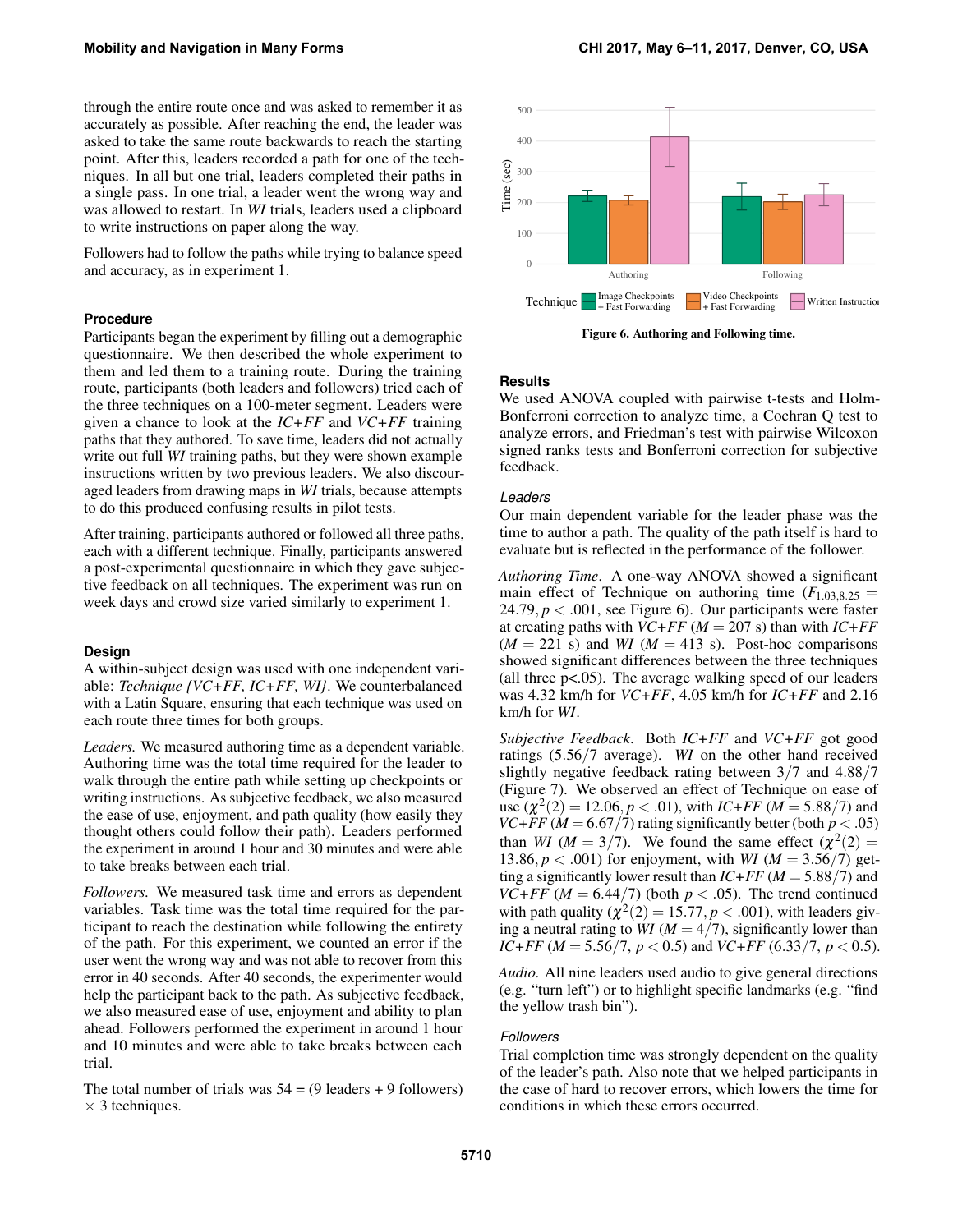*Time.* The average time to complete a path was 215 s (Figure [6\)](#page-7-0). An ANOVA did not show any significant main effect of Technique on time  $(p=.61)$ . It took less time for our participants when they were using  $VC+FF$  ( $M = 202$  s), followed by *IC+FF* ( $M = 219$  s) and *WI* ( $M = 225$  s), which suggests average walking speeds of 4.44, 4.11, and 3.99 km/h, respectively.

*Errors.* We counted a total of 5 hard to recover errors. Four were with *WI* and one was with *IC+FF*. For *WI*, errors would happen if the instructions were ambiguous or there was a missing step. The *IC+FF* error occurred outdoors when a leader's path showed a very fast turn with no checkpoint before or during the turn. A Cochran Q test did not show any significant main effect for *Technique* (*p* = .71).

*Subjective feedback.* Feedback from participants was positive overall (Figure [8\)](#page-8-1). We observed no significant main effect of Technique on ease of use  $(M = 5.3/7, p = .06)$  but  $VC+FF$ was slightly higher than *IC+FF* and *WI*. For ability to plan ahead, the ratings are close (4.67 to 5/7,  $M = 4.81/7$ ) without significance  $(p = .41)$ . However, the technique had a significant effect on enjoyment  $(\chi^2(2) = 14.21, p < .0001)$ . Our participants enjoyed using  $VC+FF$  ( $M = 6.22/7$ ) significantly more than  $IC+FF$  ( $M = 5.67, p < .001$ ) and WI  $(M = 4.11/7, p < .001)$ . We also found a significant difference between  $IC+FF$  and  $WI$  ( $p < .05$ ).

*Audio.* We also asked our participants to rate the following affirmation on a 5-point Likert scale: *I think I would have been able to find my way without audio.* The average score was 3.88/5 with only one participant giving a 2 (Somewhat Disagree) which suggests that our followers were confident that they could have used *VC+FF* even without audio. Audio was still appreciated, as P7 stated "I like audio [annotations] because it's almost as if I had someone walking with me".

## **Discussion**

In this second experiment, our primary purpose was to investigate path authoring. Overall, creating a path with *VC+FF* is 6.3% faster than with *IC+FF* and 49.8% faster than with *WI*. Our subjective feedback showed that using *WI* made participants feel less confident in the quality of their paths, and they found it harder and less enjoyable to use. It is worth mentioning that all of our leaders were unfamiliar with the *VC+FF* and *IC+FF* techniques, and we believe that they could produce better paths with more training. However, the results are very

encouraging and show that paths can be created quickly and accurately, even with minimal training.

Followers were also quite fast and usually accurate while following paths, as their average walking speed with *VC+FF* and *IC+FF* is respectively 4.44 and 4.11 km/h, slightly faster than *WI* (3.99 km/h). Our leaders' lack of confidence in their *WI* paths did not show itself in the followers' time, where we observed a mere 20-second difference (not significant). However, error rates did show problems with *WI*: 4/9 of our participants got lost when using *WI* and were unable to recover without external help. Another 1/9 got lost using *IC+FF* due to a lack of suitable checkpoints and low brightness in the video.

Overall, authoring times were shorter with *VC+FF*. The improvement over *IC+FF* is low (6.3%) but significant. In general, *VC+FF* also received slightly better subjective feedback. We believe that this difference is due to three factors. First, creating an image checkpoint requires more thought, since the choice of landmark and frame has to be carefully considered. Second, video checkpoints allow leaders to show the complete movement they are performing (e.g. a turn) instead of having to select a small set of relevant frames, as in *IC+FF*. A final advantage of *VC+FF* is the inclusion of audio commentaries, which were used by all 9 leaders. We believe this gave them more confidence, allowing them to go slightly faster. Interestingly, while audio was appreciated by followers, they were confident that they could have followed the paths without it.

#### **DISCUSSION OF FOLLOW-MY-LEAD**

# **Fidelity/Effort Trade-off for Followers**

The different techniques we designed using the *Follow-My-Lead* approach represent different choices for the Fidelity/Effort trade-off. The *Continuous Flow* (*CF*) technique shows the most detailed information about the route at the cost of constant manual scrolling through the video. At the other end of the spectrum, *Image Checkpoints* (*IC*) requires minimal interaction effort at the cost of significantly reduced fidelity, showing important landmarks only. The results of our first experiment show that it was important for our participants to have access to most of this information. However, it was inconvenient and potentially dangerous to manually scroll through the whole interactive video using *CF*. As such, we believe that fast-forwarding–based techniques such as *Image Checkpoints + Fast Forwarding* (*IC+FF*) or *Video Checkpoints +*

<span id="page-8-0"></span>

<span id="page-8-1"></span>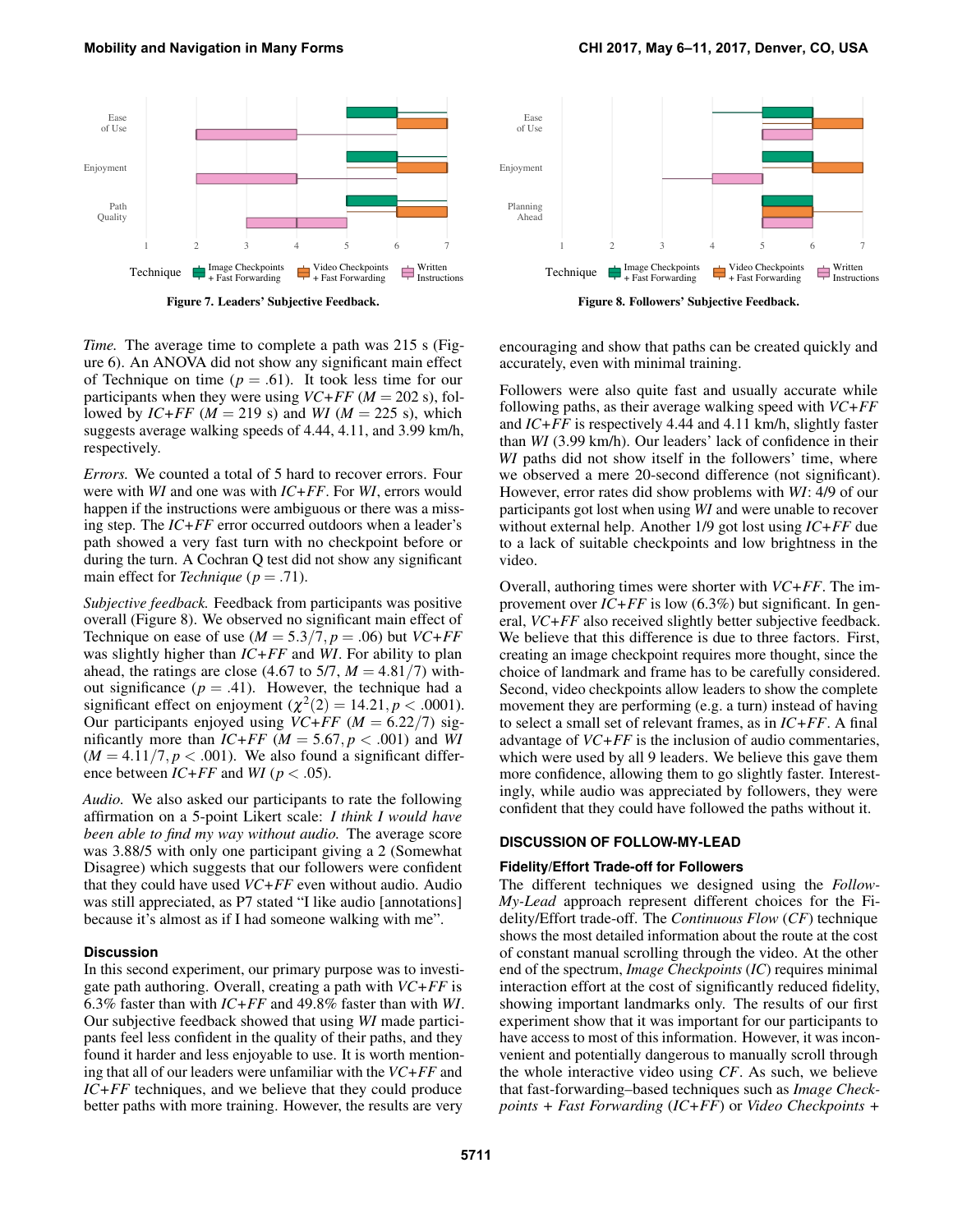*Fast Forwarding* (*VC+FF*) strike a better balance. However, followers may still occasionally need more details; therefore, complementing *IC+FF* and *VC+FF* with *CF*-like interaction is useful to handle difficult situations.

# **Authoring Paths**

We designed *Follow-My-Lead* to allow quick path authoring with little or no practice. Our first experiment taught us that choosing the right path checkpoints is not as straightforward as it seems. This inspired us to invent the *Video Checkpoints + Fast Forwarding* (*VC+FF*) technique.

Our second experiment showed that leaders were able to create paths with both *IC+FF* and *VC+FF* just by walking the route once. However, it was faster, easier and more enjoyable with *VC+FF*. Compared to *WI*, our leaders were approximately twice as fast with *VC+FF* and *IC+FF*. The paths authored with *VC+FF* were easy to follow: followers using *VC+FF* paths quickly recovered from any errors. *IC+FF* achieved a good performance, but one follower was confused when a leader failed to put a checkpoint at a critical turn. These events confirm our hypothesis that the creation of discrete checkpoints can be complex and requires more training than video checkpoints.

Audio annotations were used by all nine of our leaders, making them more confident about the quality of their *VC+FF* paths. Interestingly though, our followers were confident (3.88/5) that they would have been able to follow the paths without these annotations. Audio can help to give additional contextual information, such as the floor to select in an elevator, the fact that a door needs an access card to open, or anything that may be hard to capture with a camera, e.g., pressing a small switch that is barely visible.

# **Improvements for Video Checkpoints + Fast Forwarding**

Our authoring tool currently allows video checkpoints to be created only while walking a route, but leaders might go the wrong way while authoring a path. Allowing the leader to reshoot the last few seconds of a path would be an interesting improvement.

# **Limitations**

While our experiments help to validate the *FML* prototype, we recognize that real-world usage scenarios raise additional issues that need further investigation. *FML* is susceptible to changes in the environment — e.g., storefronts seen in the leader's path may have changed since it was recorded and may no longer match the follower's view. This problem has bedeviled a wide variety of indoor localization technologies. We believe that this problem is more acute for other methods, such as WiFi-based localization, where radio signals fluctuate on timescales of seconds. In contrast, the majority of checkpoints used in our studies referred to *structural* characteristics (e.g., stairwells and turns) that are very likely to be stable.

Finally, while authoring paths with *Follow-My-Lead* requires a leader to walk through a route, some leaders may wish to provide path instructions from a remote location, such as a home or office. In such situations, leaders tend to write instructions from memory. However, our pilot studies indicate

that such attempts are prone to oversights and imprecisions, even for someone who is highly familiar with a route.

# **CONCLUSION**

We present *Follow-My-Lead*, a system for creating and following paths based on interactive videos captured by a leader. *Follow-My-Lead* is ideal for indoor wayfinding, because it needs neither localization technology nor floor plans.

In our first experiment, we investigated the Fidelity/Effort trade-off. We showed that our *Image Checkpoints + Fast Forwarding* technique strikes a better balance between fidelity to the follower's view and the interaction effort required to maintain this view. However, precise control of an interactive video – as enabled by the *Continuous Flow* technique – may still be helpful as a fall-back technique when leaders choose checkpoints poorly.

In our second experiment, we compared *Video Checkpoints + Fast Forwarding*, *Image Checkpoints + Fast Forwarding* and *Written Instructions*. We found out that authoring for *Video Checkpoints + Fast Forwarding* is faster and easier than *Image Checkpoints*, and both are much faster than creating *Written Instructions*. In the second part of the study, participants were able to follow these paths easily. While we did not find significant differences in terms following time, our followers made less hard-to-recover errors when using *Video Checkpoints + Fast Forwarding*. Participants also enjoyed *Video Checkpoints + Fast Forwarding* more than *Written Instructions*.

For future work, we would like to further investigate the relative usage of *Continuous Flow* and *Video Checkpoints + Fast Forwarding* when both are available to followers. We would also like to use devices' sensor data to automatically create checkpoints during the authoring process.

# **ACKNOWLEDGEMENTS**

This work was partially supported by the Singapore Ministry of Education Academic Research Fund Tier 2 under research grant MOE2014-T2-1063 and National University of Singapore Academic Research Fund Tier 1 under research grant 251RES1617. All findings and recommendations are those of the authors and do not necessarily reflect the views of the granting agencies or the universities.

# <span id="page-9-0"></span>**REFERENCES**

- 1. Gregory D. Abowd, Christopher G. Atkeson, Jason Hong, Sue Long, Rob Kooper, and Mike Pinkerton. 1997. Cyberguide: A Mobile Context-aware Tour Guide. *Wireless Networks* 3, 5 (oct 1997), 421–433. DOI: <http://dx.doi.org/10.1023/A:1019194325861>
- <span id="page-9-1"></span>2. Masatoshi Arikawa, Shin'ichi Konomi, and Keisuke Ohnishi. 2007. Navitime: Supporting Pedestrian Navigation in the Real World. *IEEE Pervasive Computing* 6, 3 (jul 2007), 21–29. DOI: <http://dx.doi.org/10.1109/MPRV.2007.61>
- <span id="page-9-2"></span>3. Paramvir Bahl and V.N. Padmanabhan. 2000. RADAR: an in-building RF-based user location and tracking system. In *Proceedings IEEE INFOCOM 2000.*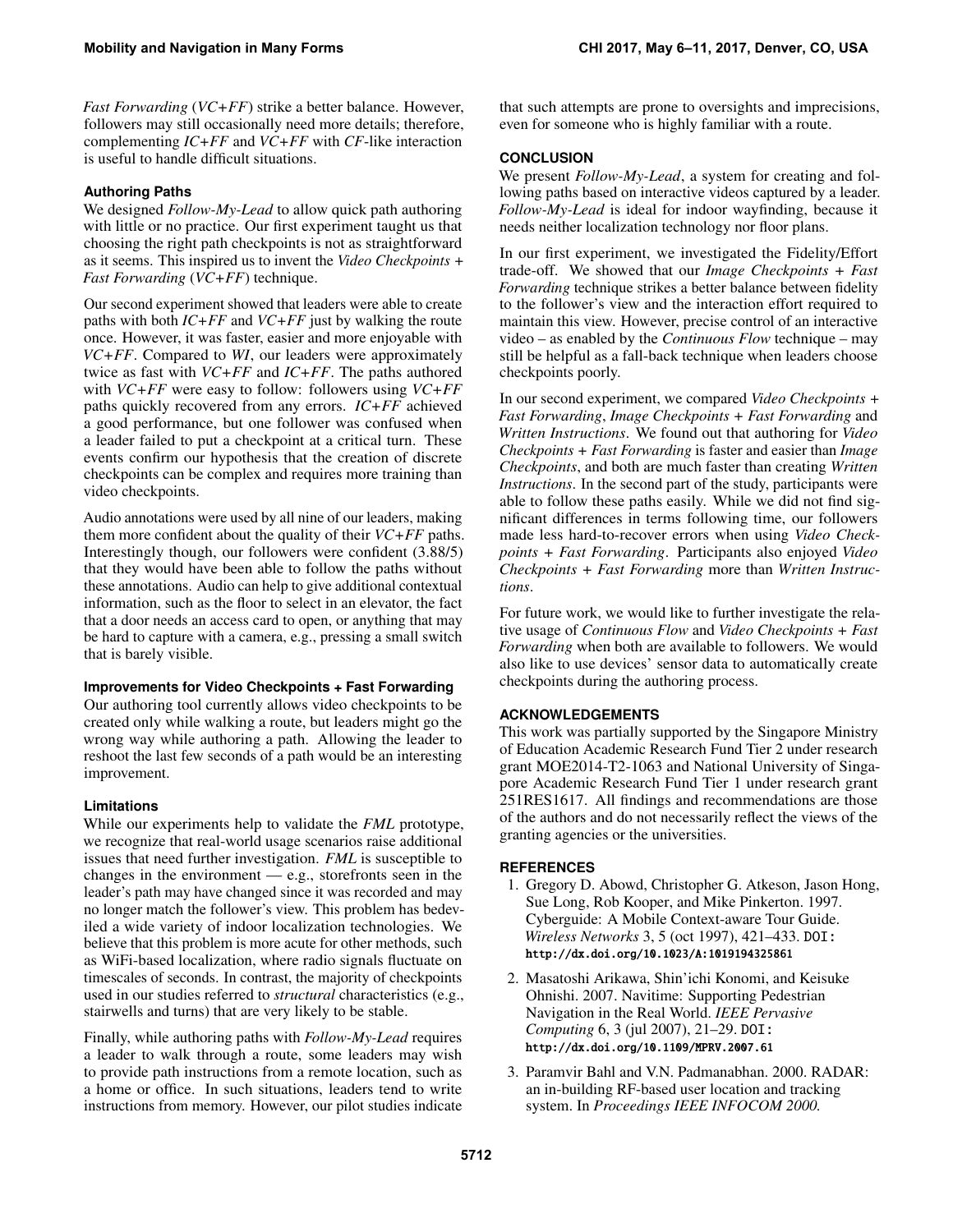*Conference on Computer Communications. Nineteenth Annual Joint Conference of the IEEE Computer and Communications Societies (Cat. No.00CH37064)*, Vol. 2. Ieee, IEEE, 775–784. DOI:

<http://dx.doi.org/10.1109/INFCOM.2000.832252>

- <span id="page-10-8"></span>4. Karolina Baras, A. Moreira, and F. Meneses. 2010. Navigation based on symbolic space models. In *2010 International Conference on Indoor Positioning and Indoor Navigation, IPIN 2010 - Conference Proceedings*. IEEE, IEEE, 1–5. DOI: <http://dx.doi.org/10.1109/IPIN.2010.5646810>
- <span id="page-10-3"></span>5. Ashweeni Kumar Beeharee and Anthony Steed. 2006. A Natural Wayfinding Exploiting Photos in Pedestrian Navigation Systems. In *Proceedings of the 8th Conference on Human-computer Interaction with Mobile Devices and Services (MobileHCI '06)*. ACM, New York, NY, USA, 81–88. DOI: <http://dx.doi.org/10.1145/1152215.1152233>

<span id="page-10-9"></span>6. Gordon Best. 1970. Direction-finding in large buildings. *Architectural Psychology. London: RIBA Publications*

(1970), 72–91.

- <span id="page-10-5"></span>7. Daniel G Borkowski, Hingsum F Fung, Hadi F Habal, Kenneth Chao, Sheng-roan Kai, and D Packard I I Robert. 1996. Cellular network-based location system. (1996).
- <span id="page-10-13"></span>8. Sal Bosman, Bas Groenendaal, J. W. Findlater, Thomas Visser, Mark de Graaf, and Panos Markopoulos. 2003. GentleGuide: An Exploration of Haptic Output for Indoors Pedestrian Guidance. In *International Conference on Mobile Human-Computer Interaction (Mobile HCI)*. Springer, 358–362. DOI: [http://dx.doi.org/10.1007/978-3-540-45233-1\\_28](http://dx.doi.org/10.1007/978-3-540-45233-1_28)
- <span id="page-10-12"></span>9. Nicholas A. Bradley and Mark D. Dunlop. 2002. *Understanding Contextual Interactions to Design Navigational Context-Aware Applications*. Springer Berlin Heidelberg, Berlin, Heidelberg, 349–353. DOI: [http://dx.doi.org/10.1007/3-540-45756-9\\_37](http://dx.doi.org/10.1007/3-540-45756-9_37)
- <span id="page-10-10"></span>10. A J Bernheim Brush, Amy K Karlson, James Scott, Raman Sarin, Andy Jacobs, Barry Bond, Oscar Murillo, Galen Hunt, Mike Sinclair, Kerry Hammil, and Steven Levi. 2010. User Experiences with Activity-based Navigation on Mobile Devices. In *Proceedings of the 12th International Conference on Human Computer Interaction with Mobile Devices and Services (MobileHCI '10)*. ACM, New York, NY, USA, 73–82. DOI:<http://dx.doi.org/10.1145/1851600.1851616>
- <span id="page-10-1"></span>11. Yao-Jen Chang and Tsen-Yung Wang. 2010. Comparing Picture and Video Prompting in Autonomous Indoor Wayfinding for Individuals with Cognitive Impairments. *Personal Ubiquitous Computing* 14, 8 (dec 2010), 737–747. DOI:

#### <http://dx.doi.org/10.1007/s00779-010-0285-9>

<span id="page-10-14"></span>12. Billy Chen, Boris Neubert, Eyal Ofek, Oliver Deussen, and Michael F Cohen. 2009. Integrated Videos and Maps for Driving Directions. In *Proceedings of the 22Nd*

*Annual ACM Symposium on User Interface Software and Technology (UIST '09)*. ACM, New York, NY, USA, 223–232. DOI:

<http://dx.doi.org/10.1145/1622176.1622218>

- <span id="page-10-15"></span>13. Xiang 'Anthony' Chen, Tovi Grossman, Daniel J Wigdor, and George Fitzmaurice. 2014. Duet: Exploring Joint Interactions on a Smart Phone and a Smart Watch. In *Proceedings of the 32nd annual ACM conference on Human factors in computing systems (CHI '14)*. ACM Press, New York, New York, USA, 159–168. DOI: <http://dx.doi.org/10.1145/2556288.2556955>
- <span id="page-10-16"></span>14. Pei-Yu (Peggy) Chi and Yang Li. 2015. Weave: Scripting Cross-Device Wearable Interaction. In *Proceedings of the 33rd Annual ACM Conference on Human Factors in Computing Systems (CHI '15)*. ACM, New York, NY, USA, 3923–3932. DOI: <http://dx.doi.org/10.1145/2702123.2702451>
- <span id="page-10-17"></span>15. Soon Hau Chua, Simon T Perrault, Denys J C Matthies, and Shengdong Zhao. 2016. Positioning Glass: Investigating Display Positions of Monocular Optical See-Through Head-Mounted Display. In *Proceedings of the Fourth International Symposium on Chinese CHI (ChineseCHI2016)*. ACM, New York, NY, USA, 1:1–1:6. DOI:<http://dx.doi.org/10.1145/2948708.2948713>
- <span id="page-10-0"></span>16. Roger M Downs and David Stea. 1973. *Image and environment: Cognitive mapping and spatial behavior*. Transaction Publishers.
- <span id="page-10-6"></span>17. Niklas Elmqvist, Morten Fjeld, David Axblom, Jonas Claesson, Joseph Hagberg, Daniel Segerdahl, Yan Tai So, Anders Svensson, Mattias Thorén, and Martin Wiklander. 2007. 3DVN: A Mixed Reality Platform for Mobile Navigation Assistance. In *ACM CHI2007 Workshop on Mobile Spatial Interaction*. 1–4.
- <span id="page-10-4"></span>18. Ivan Alexander Getting. 1993. The Global Positioning System. *IEEE spectrum* 30, 12 (1993), 36–38.
- <span id="page-10-7"></span>19. Andrew R. Golding and Neal Lesh. 1999. Indoor navigation using a diverse set of cheap, wearable sensors. In *Wearable Computers, 1999. Digest of Papers. The Third International Symposium on*. 29–36. DOI: <http://dx.doi.org/10.1109/ISWC.1999.806640>
- <span id="page-10-11"></span>20. Joy Goodman, Stephen Brewster, and Phil Gray. 2005. How can we best use landmarks to support older people in navigation? *Behaviour & Information Technology* 24, 1 (jan 2005), 3–20. DOI: <http://dx.doi.org/10.1080/01449290512331319021>
- <span id="page-10-2"></span>21. Harlan Hile, Radek Grzeszczuk, Alan Liu, Ramakrishna Vedantham, Jana Košecka, and Gaetano Borriello. 2009. Landmark-Based Pedestrian Navigation with Enhanced Spatial Reasoning. In *Proceedings of the 7th International Conference on Pervasive Computing (Pervasive '09)*. Springer-Verlag, Berlin, Heidelberg, 59–76. DOI:

[http://dx.doi.org/10.1007/978-3-642-01516-8\\_6](http://dx.doi.org/10.1007/978-3-642-01516-8_6)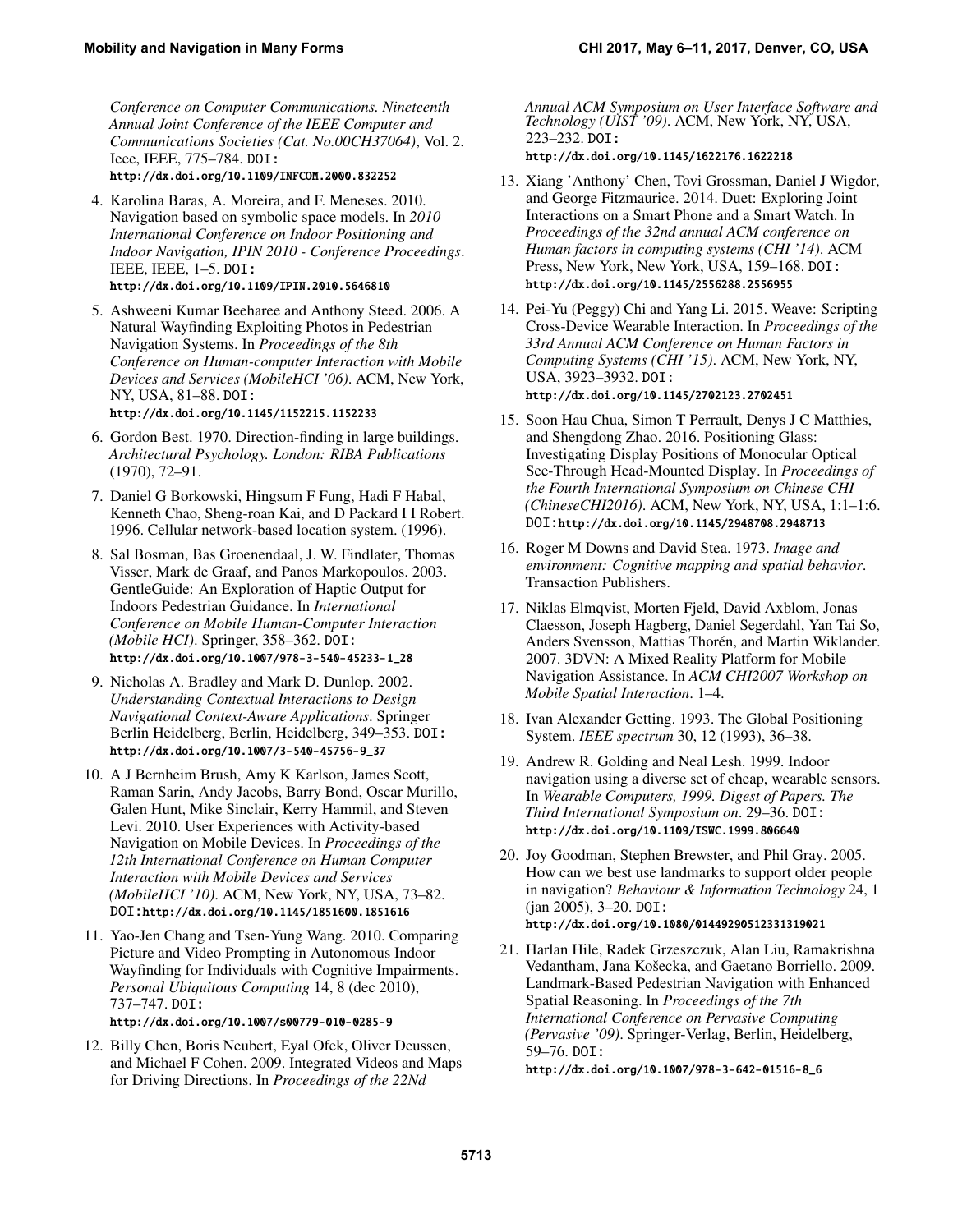- <span id="page-11-12"></span>22. Simon Holland, David R Morse, and Henrik Gedenryd. 2002. AudioGPS: Spatial Audio Navigation with a Minimal Attention Interface. *Personal Ubiquitous Comput.* 6, 4 (jan 2002), 253–259. DOI: <http://dx.doi.org/10.1007/s007790200025>
- <span id="page-11-3"></span>23. Christoph Hölscher, Tobias Meilinger, Georg Vrachliotis, Martin Brösamle, and Markus Knauff. 2006. Up the down staircase: Wayfinding strategies in multi-level buildings. *Journal of Environmental Psychology* 26, 4 (dec 2006), 284–299. DOI: <http://dx.doi.org/10.1016/j.jenvp.2006.09.002>
- <span id="page-11-7"></span>24. Haosheng Huang, Georg Gartner, Manuela Schmidt, and Yan Li. 2009. Smart environment for ubiquitous indoor navigation. In *New Trends in Information and Service Science, 2009. NISS'09. International Conference on*. IEEE, 176–180.
- <span id="page-11-1"></span>25. Toru Ishikawa, Hiromichi Fujiwara, Osamu Imai, and Atsuyuki Okabe. 2008. Wayfinding with a GPS-based mobile navigation system: A comparison with maps and direct experience. *Journal of Environmental Psychology* 28, 1 (mar 2008), 74–82. DOI: <http://dx.doi.org/10.1016/j.jenvp.2007.09.002>
- <span id="page-11-6"></span>26. Anthony LaMarca, Yatin Chawathe, Sunny Consolvo, Jeffrey Hightower, Ian Smith, James Scott, Timothy Sohn, James Howard, Jeff Hughes, Fred Potter, Jason Tabert, Pauline Powledge, Gaetano Borriello, and Bill Schilit. 2005. Place Lab: Device Positioning Using Radio Beacons in the Wild. In *Proceedings of the Third International Conference on Pervasive Computing (PERVASIVE'05)*. Springer-Verlag, Berlin, Heidelberg, 116–133. DOI:[http://dx.doi.org/10.1007/11428572\\_8](http://dx.doi.org/10.1007/11428572_8)
- <span id="page-11-16"></span>27. Alan L. Liu, Harlan Hile, Henry Kautz, Gaetano Borriello, Pat A. Brown, Mark Harniss, and Kurt Johnson. 2006. Indoor wayfinding: Developing a Functional Interface for Individuals with Cognitive Impairments. In *Proceedings of the 8th international ACM SIGACCESS conference on Computers and accessibility (Assets '06)*. ACM Press, New York, New York, USA, 95. DOI: <http://dx.doi.org/10.1145/1168987.1169005>
- <span id="page-11-2"></span>28. Markus Löchtefeld, Sven Gehring, Johannes Schöning, and Antonio Krüger. 2010. PINwI: Pedestrian Indoor Navigation Without Infrastructure. In *Proceedings of the 6th Nordic Conference on Human-Computer Interaction: Extending Boundaries (NordiCHI '10)*. ACM, New York, NY, USA, 731–734. DOI: <http://dx.doi.org/10.1145/1868914.1869016>
- <span id="page-11-17"></span>29. Sylvain Malacria, Eric Lecolinet, and Yves Guiard. 2010. Clutch-free panning and integrated pan-zoom control on touch-sensitive surfaces. In *Proceedings of the 28th international conference on Human factors in computing systems (CHI '10)*. ACM Press, New York, New York, USA, 2615. DOI:

## <http://dx.doi.org/10.1145/1753326.1753724>

<span id="page-11-13"></span>30. Andrew J May, Tracy Ross, Steven H Bayer, and Mikko J Tarkiainen. 2003. Pedestrian Navigation Aids: Information Requirements and Design Implications.

*Personal Ubiquitous Comput.* 7, 6 (dec 2003), 331–338. DOI:<http://dx.doi.org/10.1007/s00779-003-0248-5>

- <span id="page-11-9"></span>31. Andreas Möller, Matthias Kranz, Stefan Diewald, Luis Roalter, Robert Huitl, Tobias Stockinger, Marion Koelle, and Patrick A Lindemann. 2014. Experimental Evaluation of User Interfaces for Visual Indoor Navigation. In *Proceedings of the SIGCHI Conference on Human Factors in Computing Systems (CHI '14)*. ACM, New York, NY, USA, 3607–3616. DOI: <http://dx.doi.org/10.1145/2556288.2557003>
- <span id="page-11-10"></span>32. Daniel R Montello. 2005. *Navigation*. The Cambridge handbook of visuospatial thinking, New York. 257–294 pages.
- <span id="page-11-11"></span>33. Alessandro Mulloni, Hartmut Seichter, and Dieter Schmalstieg. 2011. Handheld Augmented Reality Indoor Navigation with Activity-based Instructions. In *Proceedings of the 13th International Conference on Human Computer Interaction with Mobile Devices and Services (MobileHCI '11)*. ACM, New York, NY, USA, 211–220. DOI:

#### <http://dx.doi.org/10.1145/2037373.2037406>

- <span id="page-11-8"></span>34. Alessandro Mulloni, Daniel Wagner, Istvan Barakonyi, and Dieter Schmalstieg. 2009. Indoor Positioning and Navigation with Camera Phones. *IEEE Pervasive Computing* 8, 2 (apr 2009), 22–31. DOI: <http://dx.doi.org/10.1109/MPRV.2009.30>
- <span id="page-11-4"></span>35. Lionel M Ni, Yunhao Liu, Yiu Cho Lau, and Abhishek P Patil. 2004. LANDMARC: Indoor Location Sensing Using Active RFID. *Wirel. Netw.* 10, 6 (nov 2004), 701–710. DOI: <http://dx.doi.org/10.1023/B:WINE.0000044029.06344.dd>
- <span id="page-11-0"></span>36. Michael J O'Neill. 1991. Effects of signage and floor
- plan configuration on wayfinding accuracy. *Environment and Behavior* 23, 5 (1991), 553–574.
- <span id="page-11-15"></span>37. Martin Pielot and Susanne Boll. 2010. Tactile Wayfinder: Comparison of Tactile Waypoint Navigation with Commercial Pedestrian Navigation Systems. In *Proceedings of the 8th International Conference on Pervasive Computing (Pervasive'10)*. Springer-Verlag, Berlin, Heidelberg, 76–93. DOI: [http://dx.doi.org/10.1007/978-3-642-12654-3\\_5](http://dx.doi.org/10.1007/978-3-642-12654-3_5)
- <span id="page-11-14"></span>38. Martin Pielot, Benjamin Poppinga, Wilko Heuten, and Susanne Boll. 2011. A Tactile Compass for Eyes-free Pedestrian Navigation. In *Proceedings of the 13th IFIP TC 13 International Conference on Human-computer Interaction - Volume Part II (INTERACT'11)*. Springer-Verlag, Berlin, Heidelberg, 640–656. <http://dl.acm.org/citation.cfm?id=2042118.2042179>
- <span id="page-11-5"></span>39. Nissanka B Priyantha, Anit Chakraborty, and Hari Balakrishnan. 2000. The Cricket Location-support System. In *Proceedings of the 6th Annual International Conference on Mobile Computing and Networking (MobiCom '00)*. ACM, New York, NY, USA, 32–43. DOI: <http://dx.doi.org/10.1145/345910.345917>